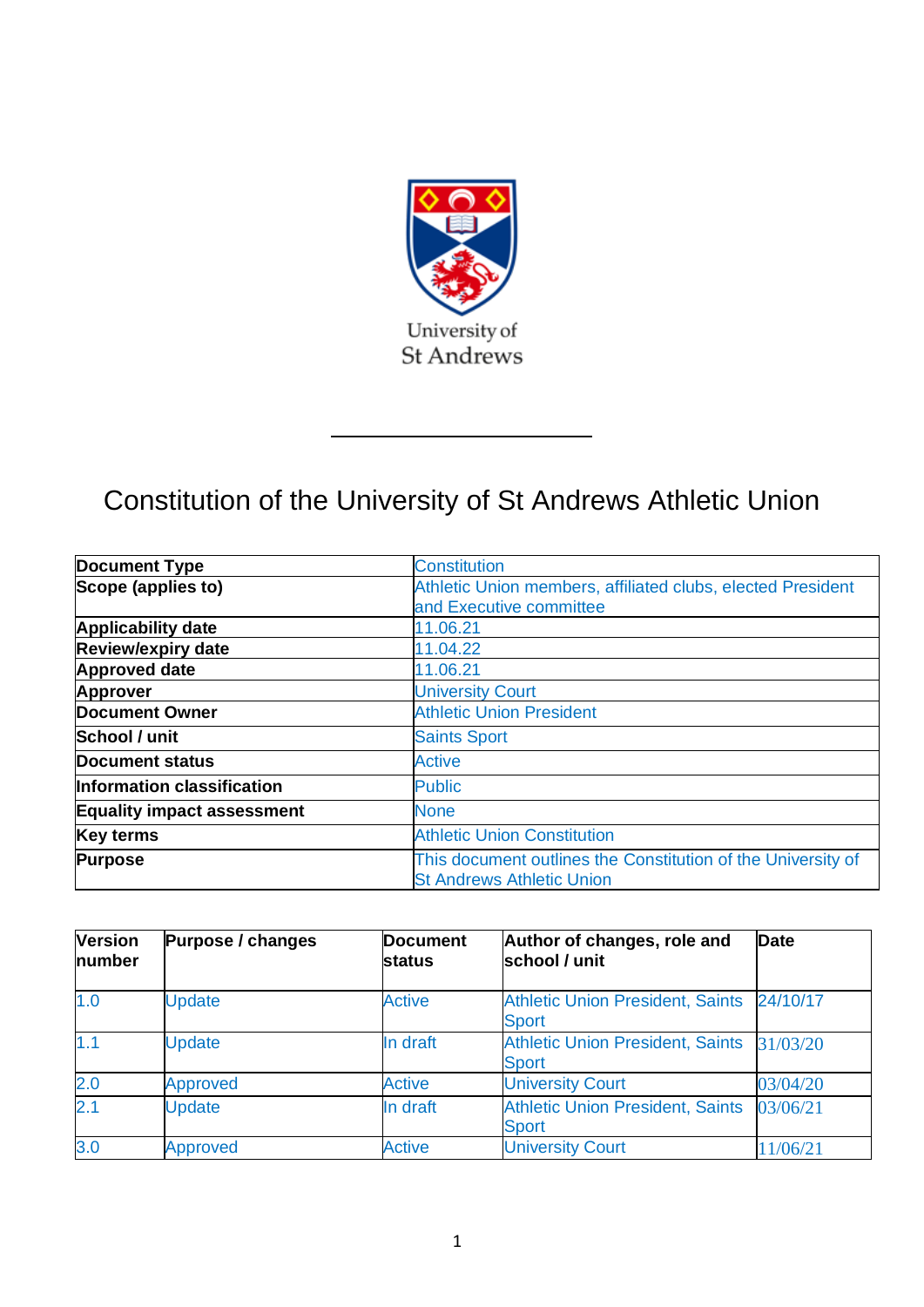# **Constitution of the University of St Andrews Athletic Union**

# Contents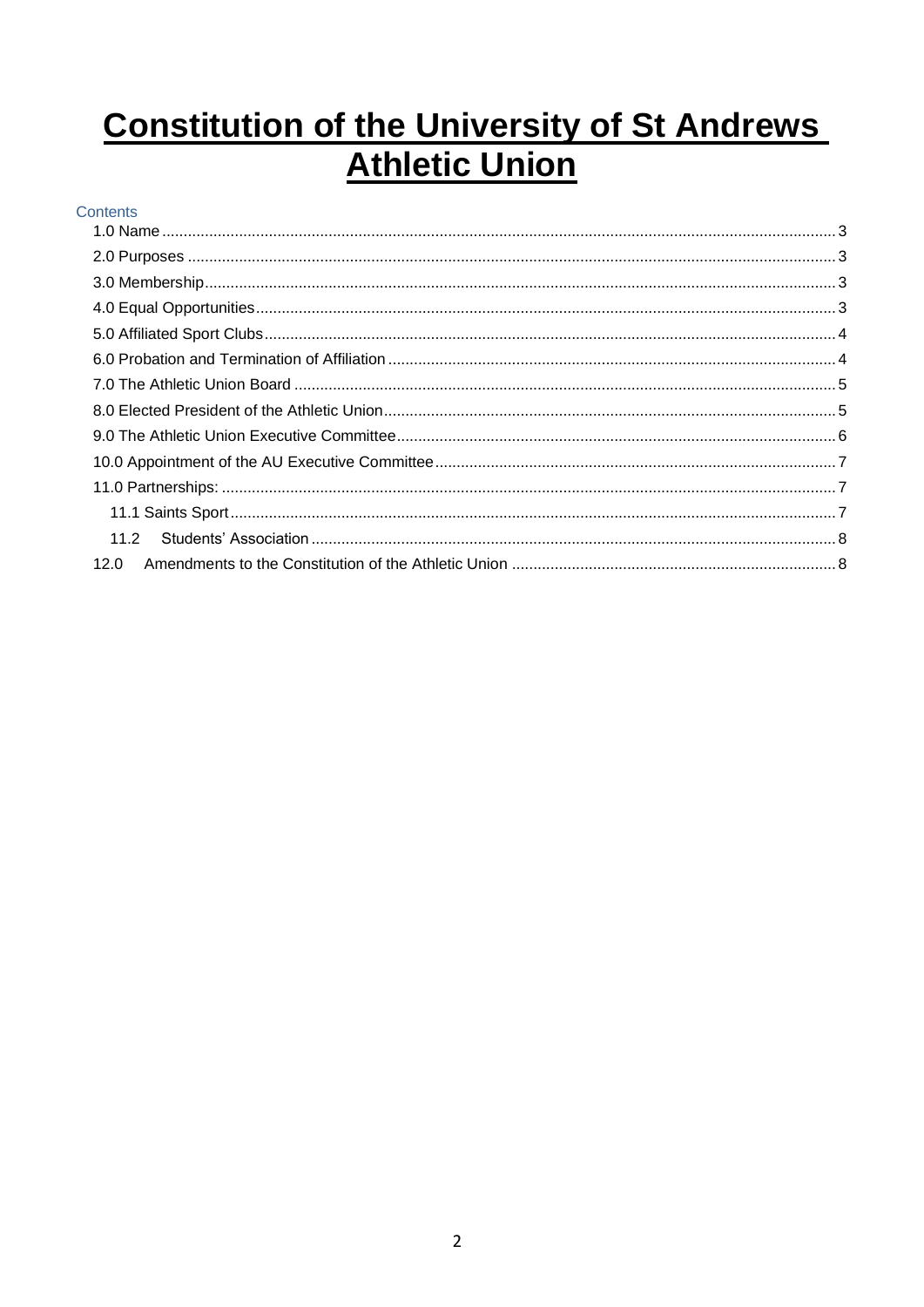# <span id="page-2-0"></span>1.0 Name

1.1. The name of the organisation shall be "The University of St Andrews Athletic Union", hereafter referred to as 'The Athletic Union'.

# <span id="page-2-1"></span>2.0 Purposes

- 2.1 The Athletic Union shall hold the following as its aims and objectives and shall strive to fulfil these aims and objectives at all times:
	- 2.1.1 To represent the interests of all matriculated students at the University of St Andrews (hereafter referred to as "the University") in matters relating to sports and physical activity.
	- 2.1.2 Promote a wide variety of high-quality opportunities for students to engage and participate in sport and physical activity.
	- 2.1.3 Promote equal opportunities for all students, in line with the University's policies on Equality, Diversity and Inclusion.
	- 2.1.4 Promote, support and oversee the Athletic Union affiliate clubs.
	- 2.1.5 Ensure all affiliated clubs represent the Saints Sport Core Values and demonstrate the highest values of health and wellbeing. These values can be found on the Saints Sport website.
	- 2.1.6 To promote and abide by the policies of the University. These can be found here: https://www.st-andrews.ac.uk/policy/index.php

### <span id="page-2-2"></span>3.0 Membership

- 3.1 Membership of the Athletic Union shall consist of the following categories:
	- 3.1.1 Ordinary Membership.
		- 3.1.1.1 All currently matriculated students of the University shall be Ordinary members of the Athletic Union, with the exception of those who have exercised their statutory right to demit membership or have had their membership revoked.
		- 3.1.1.2 Any student that wishes to exercise this statutory right should follow the process on the Saints Sport website.
		- 3.1.1.3 Only ordinary members shall be eligible to serves as Officers of the Athletic Union and its affiliated clubs.
	- 3.1.2 Non-Student Membership
		- 3.1.2.1 Any member who is not an Ordinary or Life Member
		- 3.1.2.2 Affiliated clubs must request Non-Student Membership for non-students wishing to take part in any club activity. Membership may be admitted for a defined period upon approval by the Executive Committee.
		- 3.1.2.3 Non-Student members must pay the appropriate Saint Sport costs to take part in club activity. The Athletic Union reserves the right to introduce further rules relating to non-student members' privileges.
		- 3.1.2.4 Individuals who are not students of the University, including but not limited to coaches and managers, who attend the sports centre in connection with affiliated clubs will not be considered members of the Athletic Union unless they have been given the approval from the Executive Committee.
	- 3.1.3 Life Membership.
		- 3.1.3.1 Any graduate of the University may apply to the Executive Committee for Life membership of the Athletic Union. Life members are eligible to apply join clubs on a case-by-case basis.
- 3.2 The Athletic Union reserves the right to deny access to the Sport Centre (with the permission of the Director of Sport) to any individuals, where it considers it appropriate to do so.

### <span id="page-2-3"></span>4.0 Equal Opportunities

- 4.1 The Athletic Union is fully committed to the respect and fair treatment of all in relation to the activities of the Athletic Union and its affiliated clubs. This includes the elimination and avoidance of any discriminatory practices and the active promotion of equality of opportunity for all.
- 4.2 The Athletic Union endorses the University's policies on Equality, Diversity and Inclusion and requires adherence by all affiliated clubs.
- 4.3 Concerns about failures to adhere to the commitment to equality of opportunity or to abide by equality legislation will be addressed through the Saints Sport Conduct Policy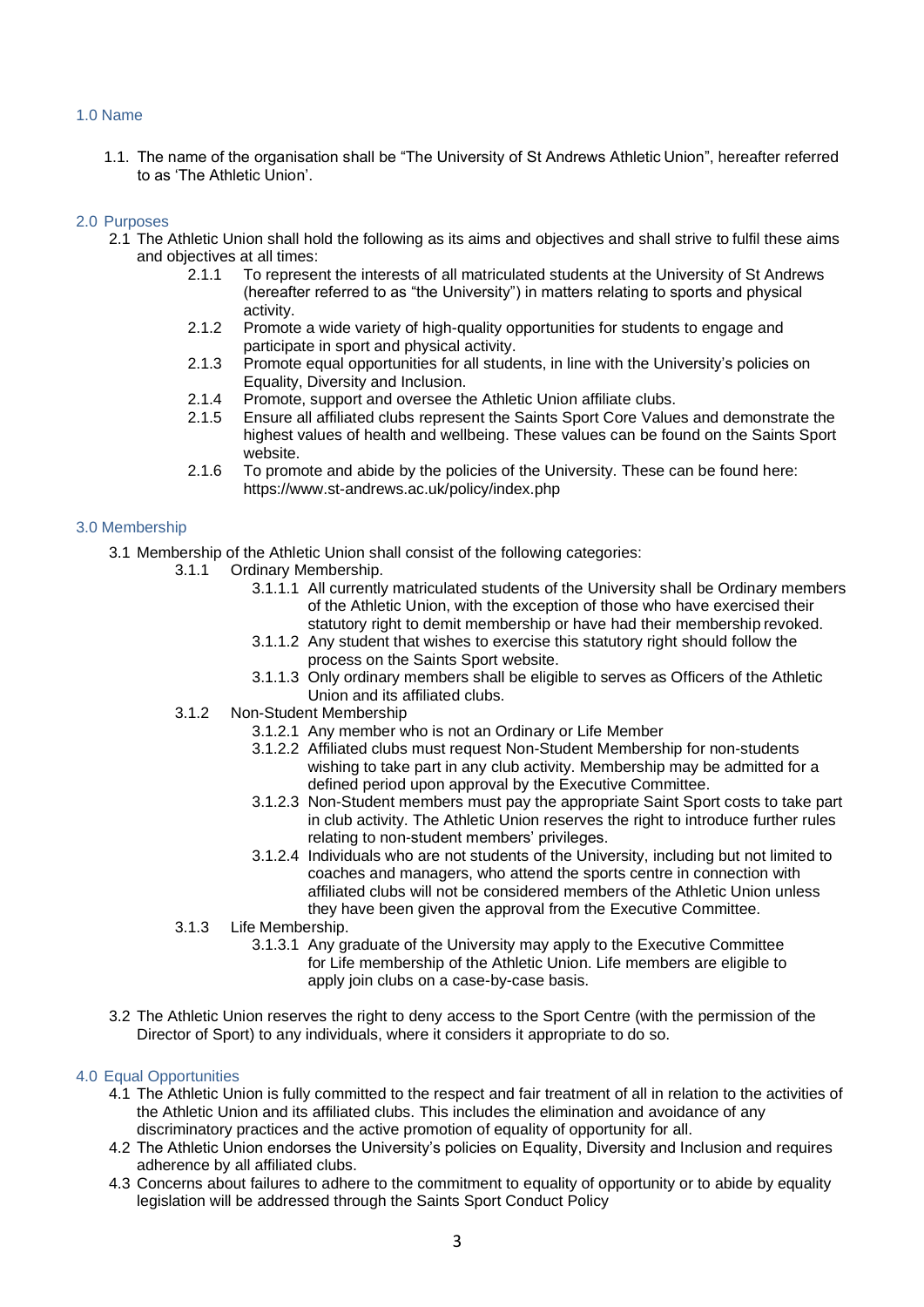# <span id="page-3-0"></span>5.0 Affiliated Sport Clubs

- 5.1 Clubs seeking affiliation to the Athletic Union should do so by following the 'Affiliation' procedure which can be found on the [Saints Sport](https://www.st-andrews.ac.uk/sport/) website.
- 5.2 All clubs affiliated to the Athletic Union shall be deemed to accept the terms of this constitution and any policies adopted by the Athletic Union. Clubs shall also commit to upholding the values of Saints Sport.
- 5.3 Each year, clubs will be expected to undertake a series of administrative tasks as part of their affiliation to the Athletic Union.
- 5.4 In return the Athletic Union will provide support in the operations, governance and development of the club.
- 5.5 The Athletic Union reserves the right to disaffiliate clubs if deemed appropriate (see section 6)
- 5.6 The Athletic Union reserves the right to require its affiliated clubs to cease from associating with individuals who are considered to contravene the purposes of the Athletic Union (section 2) or act in a manner inconsistent with the values of Saints Sport. Clubs and/or individuals who refuse to do so will be subject to the Conduct Policy.
- 5.7 Each affiliated club shall elect its club officers, as specified in its constitution, at its Annual General Meeting.
- 5.8 Any changes in club officers, constitution or health & safety codes of practice must be reported by clubs.
- 5.9 If, in exceptional circumstances, a club's constitution requirements would result in a detrimental impact for the club, and the club is unable to rectify it at an AGM, EGM or Special General Meeting the club may apply to the exec for a waiver. This can be done by contacting the AU President.

#### <span id="page-3-1"></span>6.0 Probation and Termination of Affiliation

- 6.1 The Athletic Union has the power to terminate or suspend affiliation providing the club has had the right to be heard by the full Executive Committee before a final decision is made. The cause for disaffiliation may include, but is not limited to:
	- 6.1.1 A club, or members of a club, is considered to fail to uphold the values of Saints Sport and/ or behaved in a manner which contravenes the purposes of the Athletic Union as set out in section 2. Such clubs will be subjected to the Saints Sport Conduct Policy which lays out the process by which they might be disaffiliated.
	- 6.1.2 A club which shows itself to be unsustainable will be placed on a 'sustainability track'. The club will receive close monitoring and support to try ensure the club can become sustainable. If there have been no improvements after a year then they are eligible for disaffiliation. Areas of concern may include:
		- 6.1.2.1 Financial sustainability
		- 6.1.2.2 Membership sustainability
		- 6.1.2.3 Appropriate club governance
- 6.2 The Athletic Union President will write to the Athletic Union Board outlining the reasons for disaffiliation. The Board must approve this decision. Only with the Board's permission will a club be deemed disaffiliated and the AU President will communicate this to the club in writing. The club that has been disaffiliated will have 48hrs to write an appeal to the Board via the Director of Sport.
- 6.3 Any club who has their affiliation terminated shall no longer be eligible to access support from the Athletic Union as set out in section 5, until their affiliation is reinstated.
- 6.4 Upon termination of affiliation, clubs must return all assets to Saints Sport to be used for student sport.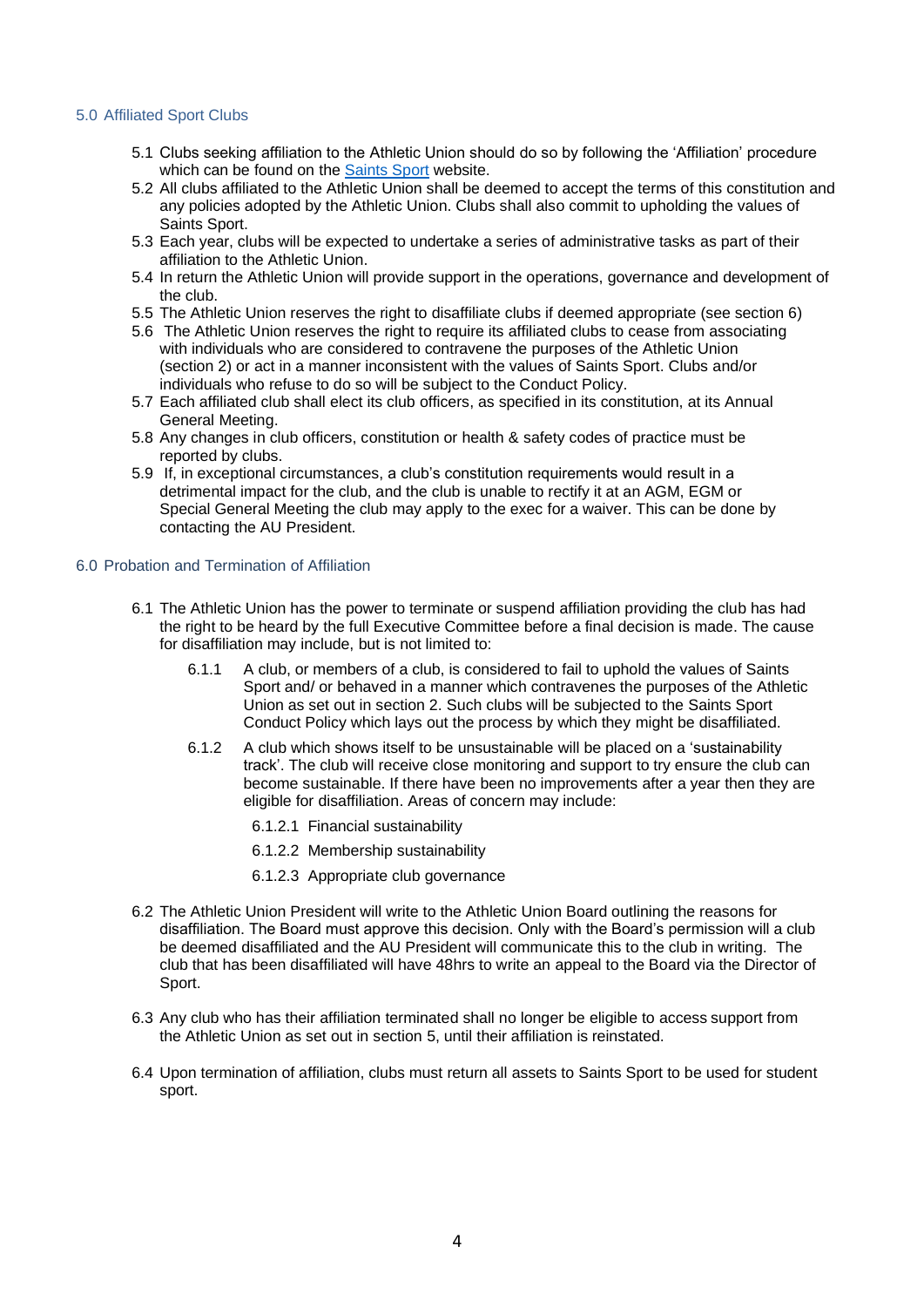# <span id="page-4-0"></span>7.0 The Athletic Union Board

- 7.1 The governance of the Athletic Union shall be vested in the Athletic Union Board (hereafter referred to as 'the Board').
- 7.2 The Athletic Union Board will be accountable to the University Court for the following:
	- 7.2.1 Implementing the purposes of the Athletic Union
	- 7.2.2 For establishing Athletic Union policies and procedures
	- 7.2.3 For managing the resources of the Athletic Union and its affiliated clubs.
	- 7.2.4 The annual budget and accounts of the Athletic Union.
	- 7.2.5 Assisting and advising the Athletic Union President.
- 7.3 The membership of the Athletic Union Board shall consist of seven members:
	- 7.3.1 The Athletic Union President.
	- 7.3.2 The Athletic Union Treasurer.
	- 7.3.3 A member of the Athletic Union Executive Committee (hereafter referred to as the Executive Committee).
	- 7.3.4 The Vice-Principal Education, or an appropriate Principal's Office delegate.
	- 7.3.5 The Director of Sport & Exercise, or an appropriate Senior Management Team delegate.
	- 7.3.6 The Assistant Director Sport Development, or an appropriate Senior Management Team delegate.
	- 7.3.7 The President of the Students' Association, or an appropriate Students Association sabbatical delegate.
	- 7.3.8 Other members of the Athletic Union Executive Committee or members of Saints Sport staff may be invited to be in attendance should the agenda require it, but these individuals will not have voting rights.
- 7.4 The make-up of the Board should aspire to be in accordance with the University's policies on Equality, Diversity, and Inclusion.
- 7.5 The Board shall meet as often as required, but no less frequently than twice each semester.
- 7.6 For a meeting of the Board to be quorate, there must be at least five members present and must consist of at least three of the student officers described in 7.3. In addition, a meeting shall not take place in the absence of the Athletic Union President or the Vice-Principal Education, or their delegate.
- 7.7 The Chair and Convenor of the Board shall be the Vice-Principal Education or an appropriate delegate of the Principal's Office.
- 7.8 All members of the Athletic Union Board shall have full voting rights, and absentee votes will not be permitted. In the event of a tie, there shall be no casting vote and the proposal will fail.
- 7.9 The Athletic Union Board shall have the power to create committees and short-life working groups.
- 7.10 The Executive Committee shall be a standing committee of the Athletic Union Board.
- 7.11 All Athletic Union policies, the Athletic Union Constitution and all Minutes of the Athletic Union Board meetings shall be made publicly available.

# <span id="page-4-1"></span>8.0 Elected President of the Athletic Union

- 8.1 The Athletic Union President shall be employed by the University as a full-time sabbatical officer, for a term of one year beginning on 1<sup>st</sup> July, following a one-month handover period from 1<sup>st</sup> June.
- 8.2 Elections for the office of Athletic Union President will take place at the same time as the elections for Students' Association Officers and the election for the position will be run by the Students' Association.
- 8.3 The position will be elected annually by members of the University of St Andrews Students' Association.
- 8.4 In the event of the membership of the Students' Association being less than 95% of all matriculated students of the University a meeting of the Athletic Union Board must take place to discuss whether alternative arrangements should be made for the election. This Board meeting must be attended by the Students' Association President or an appropriate Students' Association Sabbatical delegate.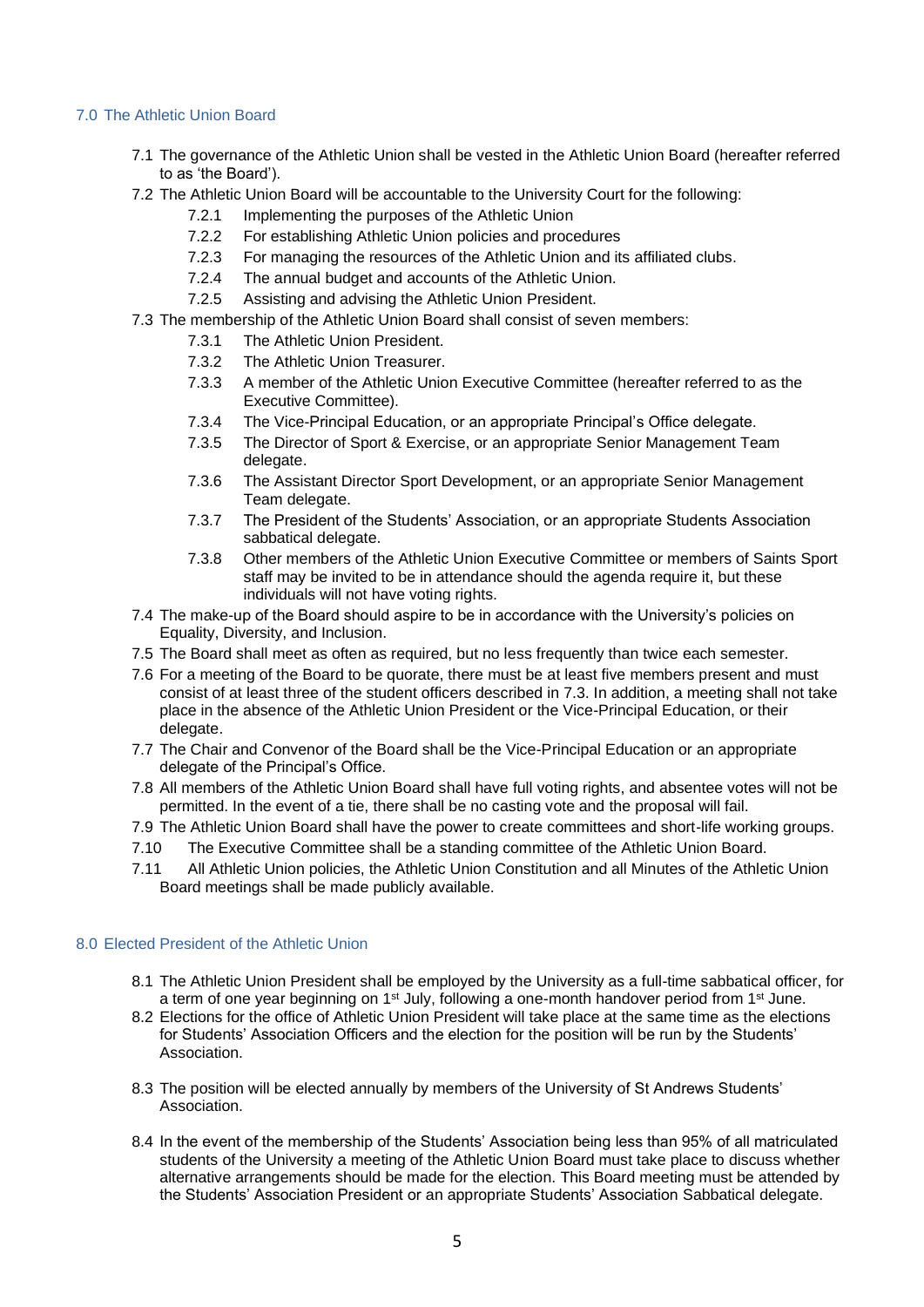- 8.5 Candidates for election must be matriculated students of the University, in good standing with the University (including good financial standing), Students Association, and members of both the Athletic Union and the Students' Association at the time of election.
	- 8.5.1 'Good Standing' is defined in this constitution as being in good financial and disciplinary standing with the University and the Students' Association.
- 8.6 Candidates for election must have at least one years' experience on an affiliated club committee or on the Saints Sport Student Sport Team (which encompasses the Athletic Union Executive Committee)
- 8.7 The office of Athletic Union President may not be held by the same individual for more than two years. The office may also not be held by an individual who has previously held a different sabbatical position for two years.
- 8.8 If the office of Athletic Union President should become vacant during the term of office, there will be an extraordinary meeting of the Athletic Union Board called, where the following actions shall be taken:
- 8.9 The Athletic Union Board shall nominate a member of the Athletic Union Executive Committee to act as Athletic Union President, in a non-stipendiary, part- time capacity.
- 8.10 An appropriate allocation of the duties of the Athletic Union President shall be determined.
- 8.11 The responsibilities and duties of the Athletic Union President are set out in a job description. Following election, a contract between the University and the incumbent Athletic Union President must be signed.

# <span id="page-5-0"></span>9.0 The Athletic Union Executive Committee

- 9.1 The Executive Committee is responsible for the operational, day-to-day functions and decisions of the Athletic Union. The Executive Committee is also responsible for the strategic direction of the Athletic Union, its members, and its affiliated clubs.
- 9.2 The Executive Committee operates under powers delegated by the Athletic Union Board. Its remit must be approved annually by the Athletic Union Board, and it reports to the Athletic Union Board. Its decisions are subject to review and alteration by the Board.
- 9.3 The Chair and Convenor of the Executive Committee shall be the Athletic Union President.
- 9.4 The Executive Committee must always have a student majority and should consist of the following members:
	- 9.4.1 The Athletic Union President.
	- 9.4.2 Selected members of the Saints Sport Student Sport Team
	- 9.4.3 The Director of Sports & Exercise.
	- 9.4.4 The Deputy Director of Sport & Exercise
	- 9.4.5 The Assistant Director Sport Development.
	- 9.4.6 Other members of Saints Sport staff may be invited to attend meetings if deemed appropriate but will not have a voting right.
- 9.5 The membership of the Executive Committee should aspire to be in line with the University's policies on *Equality, Inclusion, and Diversity.*
- 9.6 All student members of the Executive Committee shall have full voting rights and absentee votes will not be permitted. In the event of a tie, there shall be no casting vote and the proposal will fail. No additional persons in attendance will be permitted to vote.
- 9.7 The Executive Committee shall meet as often as required, but normally at least twice a month.
- 9.8 The quorum for a meeting of the Executive Committee shall require each of the following (1) a majority of members to be present; (2) a student majority; (3) the attendance of the Athletic Union President.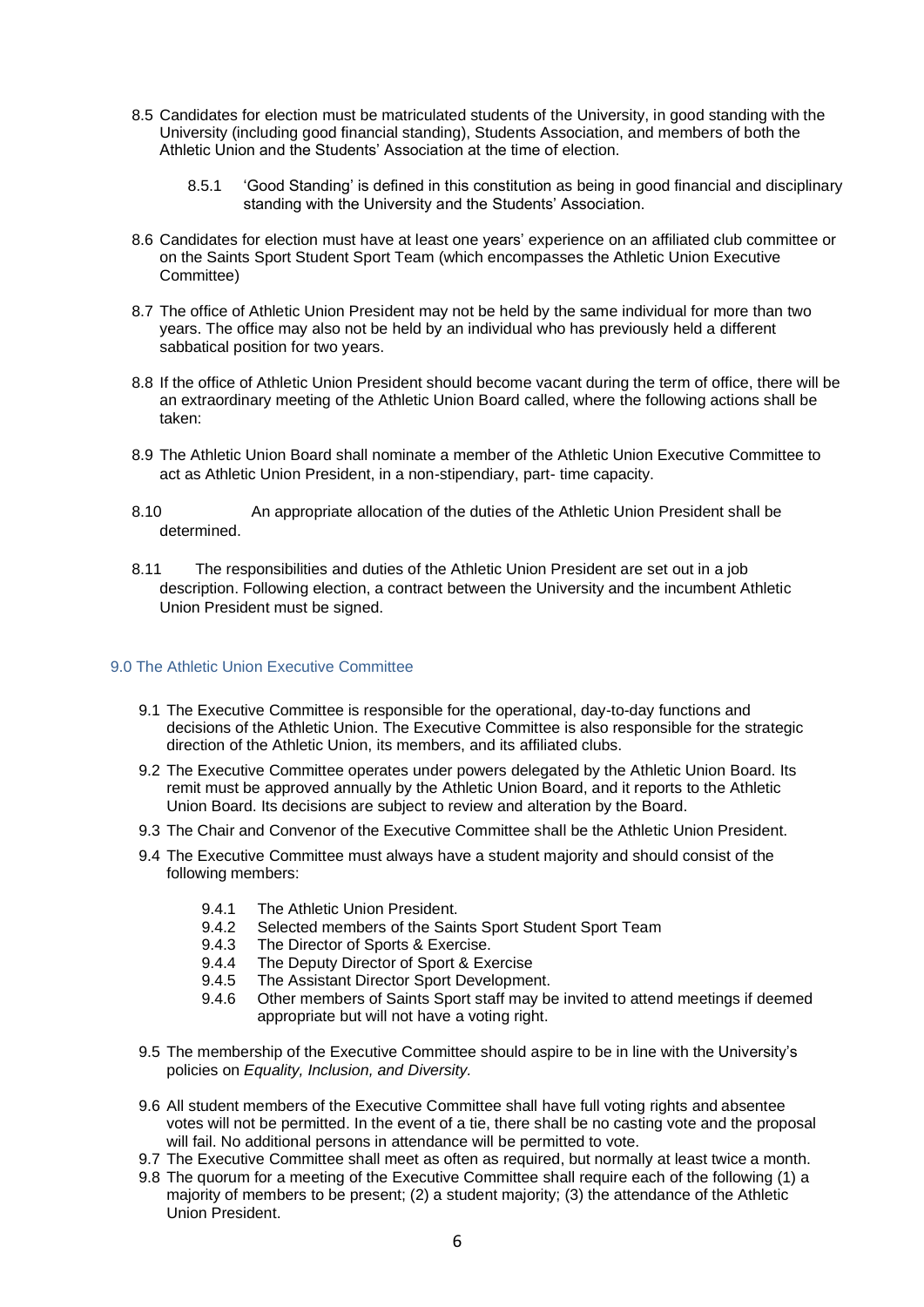- 9.9 The Executive Committee will have the power to create sub-committees and short-life working groups. The Executive Committee may delegate a specific operational decision to a sub-set of the Committee.
- 9.10 Any proposed changes to the structure of the Executive Committee requires the approval of a quorate meeting of the Board.

### <span id="page-6-0"></span>10.0 Appointment of the AU Executive Committee

- 10.1 In addition to the Athletic Union President, the AU Executive committee student members shall be formed from the Saints Sport Student Sport Team.
- 10.2 Shortly after the appointment of the Student Sport Team there will be a co-option within the team. Members of the team can put themselves forward to sit on the Exec committee. The rest of the team will then vote on what who they would like to represent them.
	- 10.2.1 Any tiebreaks will be settled by the AU President.
- 10.3 The Exec Committee must always have student members with a specific responsibility for representing the following areas:
	- 10.3.1 Athletic Union Finances
	- 10.3.2 Athletic Union Events
	- 10.3.3 Athletic Union Development and Alumni Relations
	- 10.3.4 Athletic Union Volunteering, Engagement, Inclusivity and Wellbeing
	- 10.3.5 Athletic Union Publicity, Media and Communications
- 10.4 Candidates must be matriculated students of the University in good standing with the University (including good financial standing) and members of the Athletic Union both at the time of the election and during the academic year that coincides with the term of office.
- 10.5 Existing or previous officers are eligible for re-appointment. Officers may hold the same position for a maximum of two academic years. An Officer would be able to apply for a different position.
- 10.6 If the post of a member of the Exec should fall vacant during a term of office, there will be another co-option by the Student Sport Team. This will follow the same procedure as laid out in 10.2.
- 10.7 Officers receive a stipend for their duties in the expectation that these duties are carried out in a timely and effective way.
- 10.8 The Board has the power to remove any officer if it considers that they are not fulfilling their responsibilities. This decision shall be at the sole discretion of the Board.
	- 10.8.1 The Officer has the right to appeal. This can be done within 48hrs of the communication of the decision by writing to the Director of Sport. If this decision is appealed, the final decision shall be made by the Chair and Convenor of the Board.

### <span id="page-6-1"></span>11.0 Partnerships:

### <span id="page-6-2"></span>11.1 Saints Sport

11.1.1 Saints Sport is the formal marque for Sport at the University of St Andrews and acting as an overarching title to encompass the department, the operationally independent Athletic Union, our teams, clubs, athletes and the facilities at University Park.

11.1.2 Saints Sport works to achieve the objectives outlined in the University's strategic plan for sport, with the common aim of improving and increasing participation in sport at the University of St Andrews.

11.1.3 The Athletic Union operates as an independent constituent body of Saints Sport to represent all students at the University.